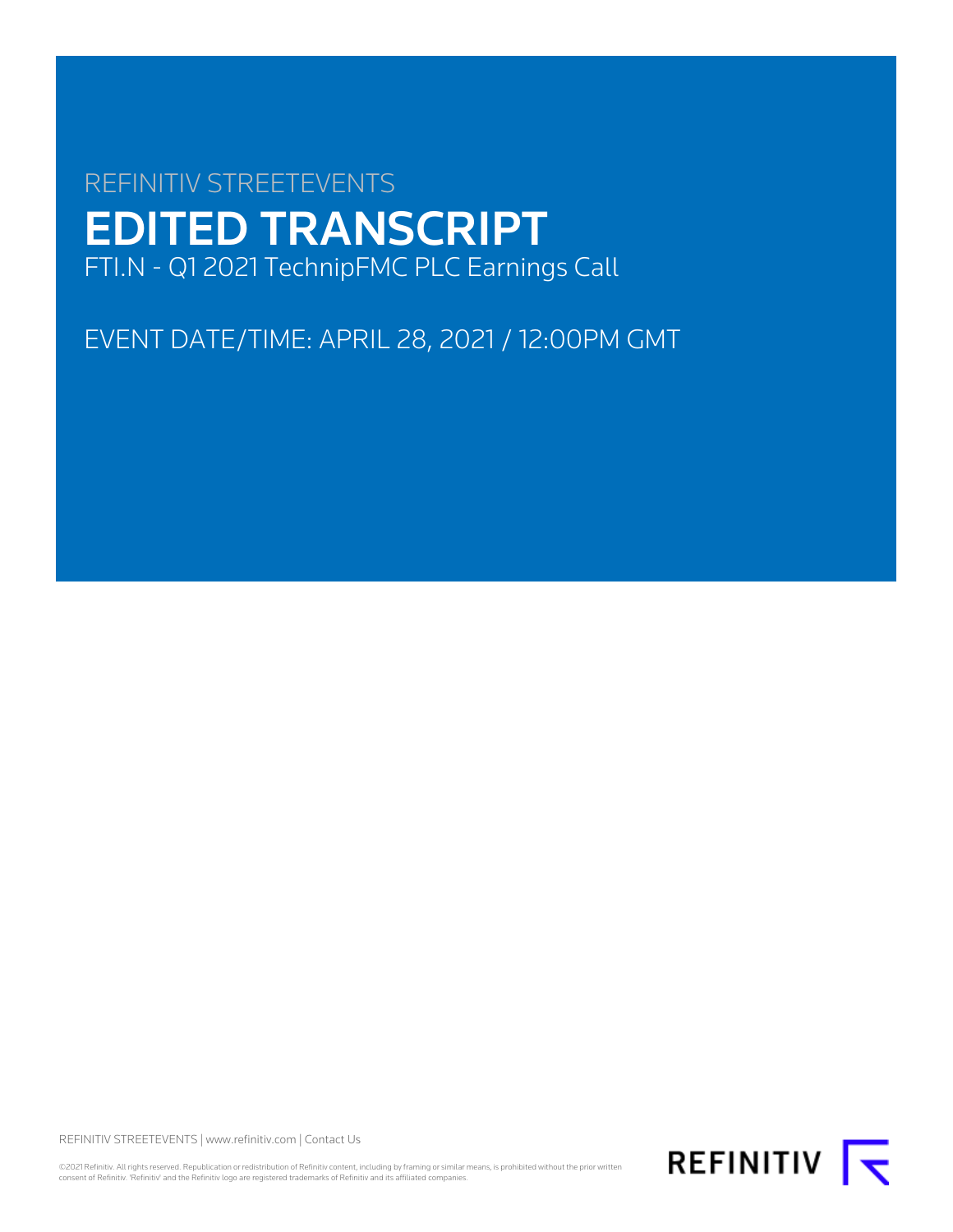# **CORPORATE PARTICIPANTS**

**[Alf T. Melin](#page-4-0)** TechnipFMC plc - Executive VP & CFO **[Douglas J. Pferdehirt](#page-2-0)** TechnipFMC plc - Executive Chairman & CEO **[Matt Seinsheimer](#page-1-0)** TechnipFMC plc - VP of IR

# **CONFERENCE CALL PARTICIPANTS**

**[Amy Wong](#page-9-0)** UBS Investment Bank, Research Division - Head of European Oil Services, Executive Director & Analyst **[Bertrand Hodee](#page-15-0)** Kepler Cheuvreux, Research Division - Head of Oil and Gas Sector Research **[George Michael O'Leary](#page-10-0)** Tudor, Pickering, Holt & Co. Securities, LLC, Research Division - MD of Oil Service Research **[Guillaume Delaby](#page-7-0)** Societe Generale Cross Asset Research - Equity Analyst **[John David Anderson](#page-6-0)** Barclays Bank PLC, Research Division - Director and Senior North America Oilfield Services & Equipment Analyst **[Marc Gregory Bianchi](#page-8-0)** Cowen and Company, LLC, Research Division - MD & Lead Analyst **[Michael James Alsford](#page-12-0)** Citigroup Inc., Research Division - Director **[Waqar Mustafa Syed](#page-13-0)** ATB Capital Markets Inc., Research Division - MD of North American Energy Services & Head of U.S. Institutional Equity Research

# **PRESENTATION**

#### **Operator**

<span id="page-1-0"></span>Good day, and thank you for standing by. Welcome to the TechnipFMC First Quarter 2020 Earnings Conference Call. (Operator Instructions) I would now like to hand the conference over to your speaker today, Matt Seinsheimer. Please go ahead.

# **Matt Seinsheimer** - TechnipFMC plc - VP of IR

Good morning and good afternoon, and welcome to TechnipFMC's First Quarter 2021 Earnings Conference Call. Our news release and financial statements issued yesterday can be found on our website. I'd like to caution you with respect to any forward-looking statements made during this call.

Although these forward-looking statements are based on our current expectations, beliefs and assumptions regarding future developments and business conditions, they are subject to certain risks and uncertainties that could cause actual results to differ materially from those expressed in or implied by these statements.

Known material factors that could cause our actual results to differ from our projected results are described in our most recent 10-K, most recent 10-Q and other periodic filings with the U.S. Securities and Exchange Commission and the French AMF.

We wish to caution you not to place undue reliance on any forward-looking statements, which speak only as of the date hereof. We undertake no obligation to publicly update or revise any of our forward-looking statements after the date they are made, whether as a result of new information, future events or otherwise.

I will now turn the call over to Doug Pferdehirt, TechnipFMC's Chairman and Chief Executive Officer.

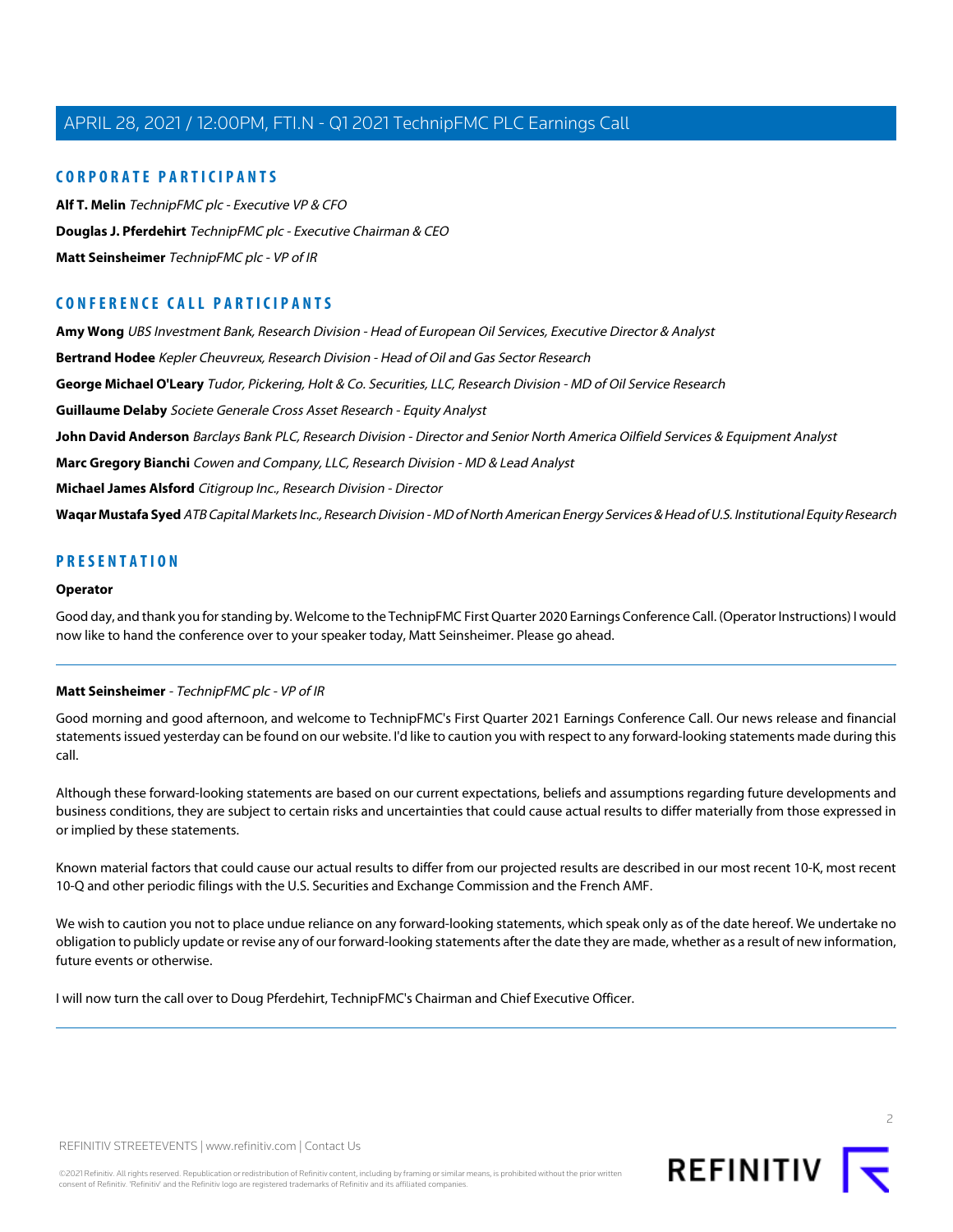# <span id="page-2-0"></span>**Douglas J. Pferdehirt** - TechnipFMC plc - Executive Chairman & CEO

Thank you, Matt. Our first quarter as a leading pure-play technology and services provider to both traditional and new energy industries began with solid financial results, with notable achievements that uniquely position us in the growing markets we serve.

This was reflected through strong operational execution and improving market backdrop that is poised to be even stronger for longer and continued development of real and material opportunities for TechnipFMC in the energy transition.

Starting with the operational performance. We had an exceptional quarter in both operating segments. In Subsea, revenue grew sequentially in the period, driven by particularly strong execution of project backlog that offset the seasonal reduction in installation activity.

In Surface Technologies, our international operations represented nearly 70% of total segment revenue, and we remain focused on delivering profitable results, supported by strong execution, both in the international and U.S. markets.

In the U.S., we experienced sequential revenue growth despite the severe winter weather. Adjusted EBITDA from continuing operations totaled \$165 million. Free cash flow from continuing operations totaled \$137 million. We ended the quarter with net debt of \$1.8 billion. And earlier this week, we announced the partial sale of our stake in Technip Energies for approximately \$360 million.

Inbound orders from continuing operations improved sequentially to \$1.7 billion. Subsea inbound more than doubled sequentially to \$1.5 billion, reflecting solid order momentum and a book-to-bill of 1.1. Integrated projects comprise nearly 40% of our Subsea order inbound in the quarter with particular strength in iEPCI orders and increased adoption of 2.0 technologies.

During the quarter, we announced 2 separate iEPCI projects with Energean, building upon our previous experience with the Karish development and leveraging our iFEED capabilities to further extend our collaborative relationship to additional opportunities.

We also received an iEPCI contract for the Petronas Limbayong project in Malaysia, their first deepwater development, awarded based on our Subsea 2.0 technology and integrated execution.

Other projects awards in the period included a contract for manifolds for the Petrobras Marlim and Voador fields offshore Brazil. The manifolds will utilize our next-generation all-electric robotic technology that replaces traditional subsea hydraulics as well as thousands of mechanical parts, while providing real-time data and analysis on performance.

The use of digital automation and control allows for a more compact unit that is smaller, less complex and less costly with a significantly reduced carbon footprint. And the robotic software can be remotely upgraded increasing the overall reliability and availability of the Subsea systems.

Turning to the market outlook. Client conversations remain constructive, suggesting a further increase in activity. Additionally, the external conditions that have driven oil and gas prices higher could provide greater price stability over the intermediate term.

These include expansion in economic activity, driven by strong fiscal stimulus, COVID vaccinations and expanded reopenings of local economies and more constrained supply, a function of disciplined capital spend, particularly for OPEC+, whose actions appear focused on realizing a price that supports economic growth and continued energy investment.

In Surface Technologies, international revenue continued to expand and represented nearly 70% of the segment in the quarter driven by strength in the Middle East, North Sea and Asia Pacific.

These markets demand higher specification equipment, global services and local capabilities, areas where we continue to further differentiate our offering.

In the Kingdom of Saudi Arabia, we are nearing completion and start-up of a new facility that will significantly increase our local manufacturing capabilities.



REFINITIV STREETEVENTS | [www.refinitiv.com](https://www.refinitiv.com/) | [Contact Us](https://www.refinitiv.com/en/contact-us)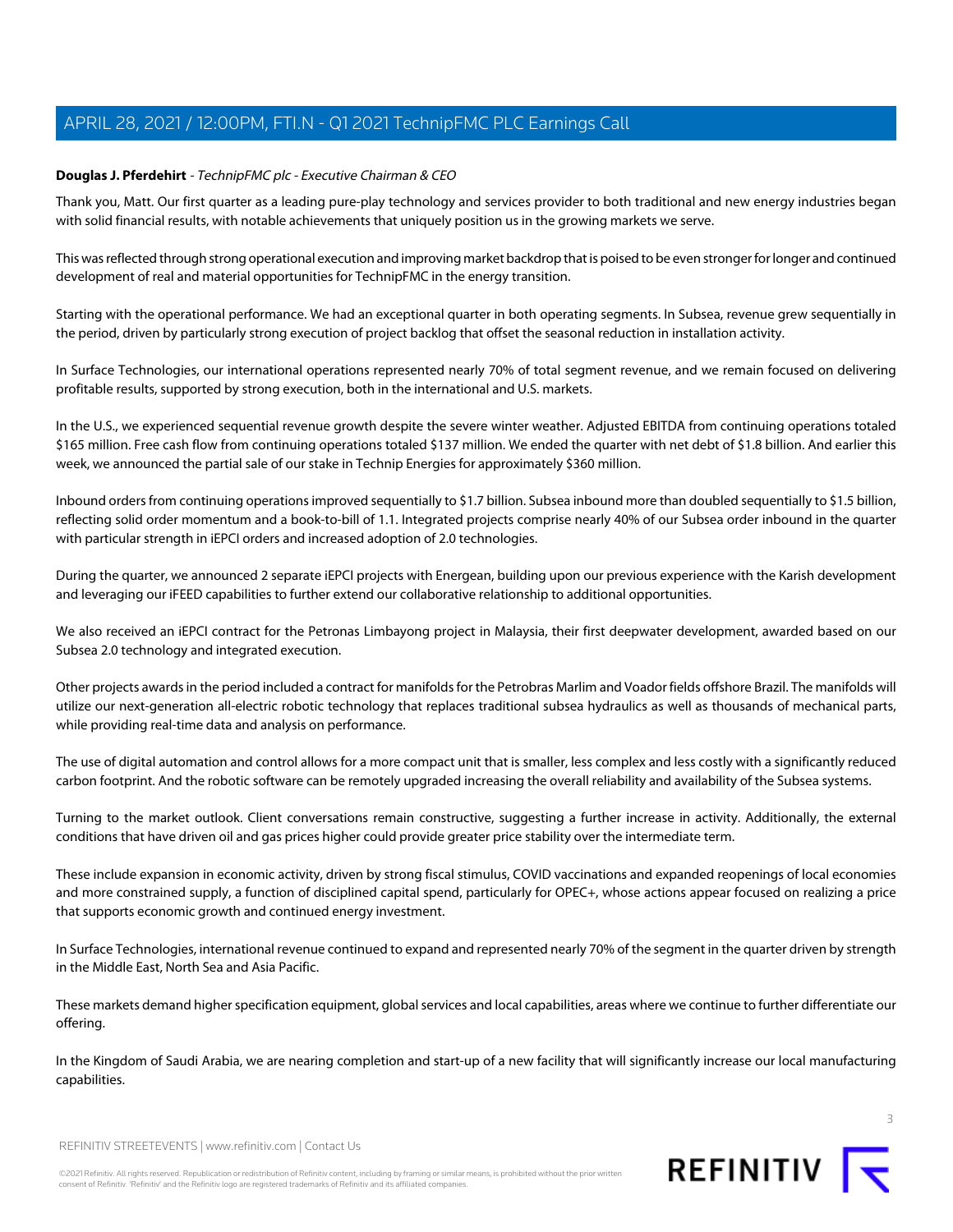And in the North Sea, our extensive experience and high-pressure, high-temperature technologies provide us significant opportunities in a region where activity remains robust and well supported by government incentives. We believe our unique capabilities will allow us to extend our leadership positions in these more resilient geographies.

In Subsea, we are confident in our 2021 outlook of more than \$4 billion in inbound orders. And we are well on our way to meeting this commitment just 3 months into the year. We expect continued benefit from our differentiated market strategy as well as favorable market fundamentals. More specifically, we believe that integrated project awards have the potential to more than double versus the prior year. And the combination of direct awards and our service-related orders could represent 50% of total inbound for the full year.

We also believe that we will see order growth again in 2022, supported in part by an expanding list of opportunities on our opportunities map, where total project revenue or value grew 10% sequentially at the midpoint despite the award of 3 projects during the period.

In summary, we see potential for a recovery in global activity that is longer and more sustainable than what has been experienced in previous cycles, allowing for continued investment in traditional markets while providing incremental capital for the development of new energy resources.

With regard to new energy resources, we believe that renewable energy will be increasingly sourced and stored offshore for both environmental and scalability reasons. The momentum has clearly shifted for offshore wind, in particular, which has attracted considerable attention in recent months.

There was significant interest in the recent auction for seabed leases in the U.K., with sites auctioned for more than 10x prices paid in the previous auction.

Norway is also moving forward with North Sea Wind Power, awarding its first development licenses for both fixed and floating wind developments. And the United States has unveiled a growth -- a goal to expand offshore wind energy in the coming decade by opening new areas for development, accelerating permits and increasing public project financing.

We believe that an increasing share of this investment will be made in deeper waters, where winds are stronger and more consistent. It is estimated that nearly 80% of the world's offshore wind resource potential is in waters deeper than 60 meters. This will require floating and seabed infrastructure for energy generation, storage and transmission, all of which can be enabled by our Deep Purple technology.

During the quarter, we announced 2 strategic partnerships, both of which are focused on generating renewable energy from novel wind and wave resources. First, we announced a partnership with Magnora to jointly pursue offshore wind project development opportunities. Magnora holds a strategic position within the renewable energy sector as an owner in wind project development. The partnership has already commenced operations and is focused on opportunities in Scotland and Norway and will consider entering new markets in the coming months.

Additionally, we announced a strategic partnership with Bombora to bring together both wind and wave power, utilizing Bombora's mWave technology, coupled with proprietary technologies from TechnipFMC to convert wave energy into electricity. By combining both wind and wave, we believe we can generate even higher yields from floating turbines when compared to fixed projects, further lowering project development costs.

Importantly, we will look to further differentiate ourselves in the marketplace by utilizing the very same playbook that led to the successful transformation of our Subsea business and extended our technological differentiation, increased project economics and improved our market positioning. And to be clear, we are playing the long game built around our differentiated technologies and integration capabilities and focused on selecting the right partners and the right projects.

Remember, the benefits of this path were not obvious at the time we initiated iEPCI. Integrated project execution was a fundamental change in the approach to subsea project delivery, and its tremendous success gives us absolute confidence that we are taking the right steps to create a sustainable and high returns business to address the market demand for a renewable future.

©2021 Refinitiv. All rights reserved. Republication or redistribution of Refinitiv content, including by framing or similar means, is prohibited without the prior written consent of Refinitiv. 'Refinitiv' and the Refinitiv logo are registered trademarks of Refinitiv and its affiliated companies.



REFINITIV **K**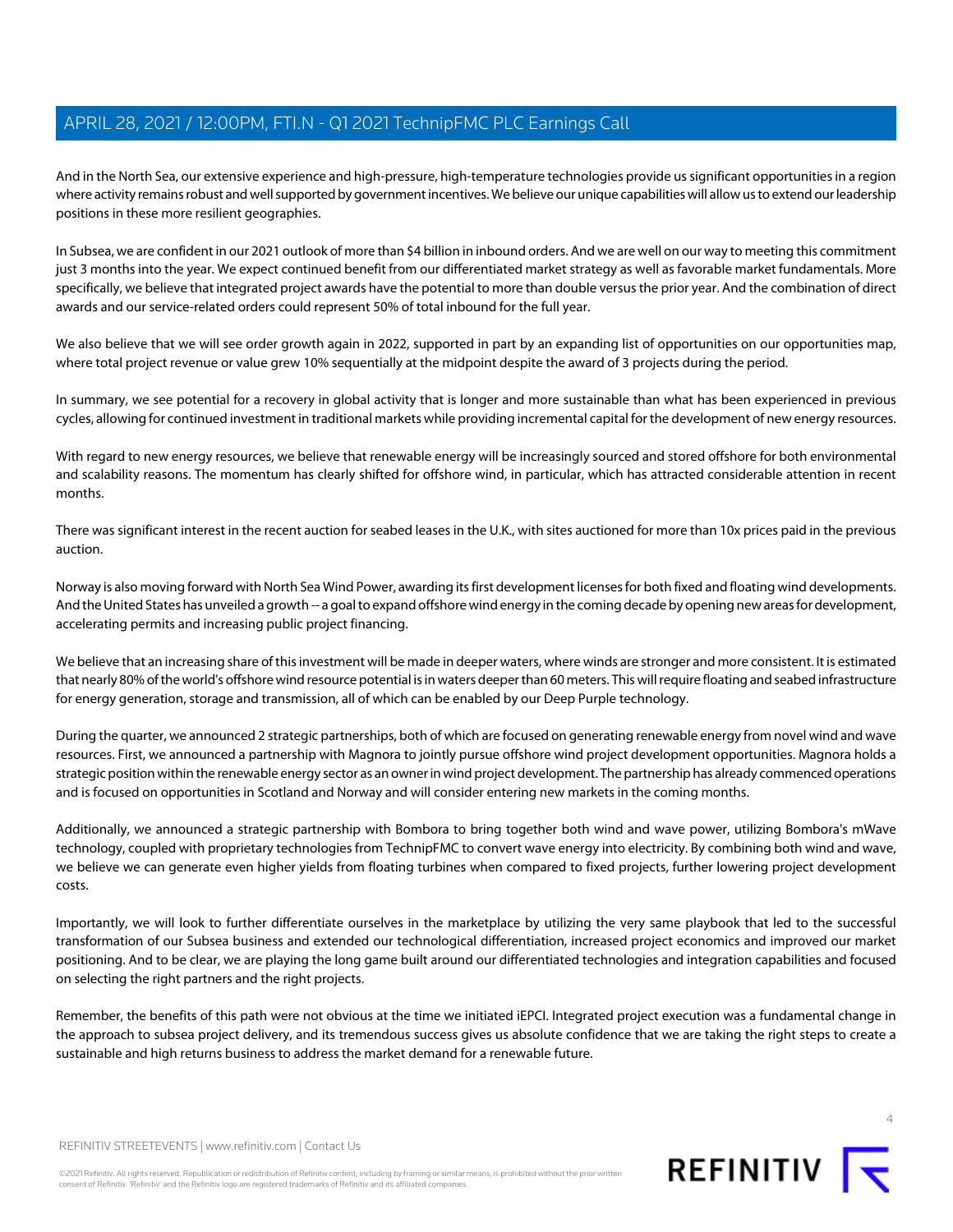I will now turn the call over to Alf Melin.

#### <span id="page-4-0"></span>**Alf T. Melin** - TechnipFMC plc - Executive VP & CFO

Thank you, Doug. Total company revenue in the quarter was \$1.6 billion, with adjusted EBITDA of \$165 million. Inbound orders were \$1.7 billion. Total company backlog was largely unchanged sequentially and stood at \$7.2 billion at the end of the period.

Backlog for subsea was \$6.9 billion, of which \$3.9 billion is scheduled for execution beyond 2021. We ended the quarter with cash and cash equivalents of \$753 million and net debt of \$1.8 billion. During the quarter, we recognized a gain of \$470 million related to our equity ownership in Technip Energies. This relates primarily to the change in the fair market value of our remaining stake, which for this initial period reflects the difference between book value at the time of separation and the market value at quarter end.

Income per share from continuing operations was \$0.95 per diluted share in the quarter. When excluding the impact of the change in fair market value of Technip Energies and other charges that netted to an after-tax credit of \$0.99, the adjusted loss from continuing operations per share was \$0.03.

With the partial spin-off of Technip Energies completed during the quarter, financial results for Technip Energies are now reported as discontinued operations in our financial statements. For the 3 months ended March 31, 2021, the results of discontinued operations on the income statement include the historical results of Technip Energies prior to its spin-off on February 16, 2021, and all separation-related costs incurred for the transaction.

Additionally, there were no assets or liabilities classified as discontinued operations on the balance sheet at the end of the quarter. Our investment in Technip Energies is now reflected in current assets at market value as of March 31, 2021.

Now let me turn to the segment results. I will focus on our sequential performance with the first quarter compared to our fourth quarter 2020 segment results. In Subsea, inbound orders were \$1.5 billion in the quarter, providing us with a very strong start to the year. Revenue of \$1.4 billion increased approximately 4%, benefiting from strong project execution of backlog.

The geographic mix of projects mitigated the seasonal decline in activity. Subsea adjusted EBITDA margin of 9.7% improved sequentially by 100 basis points as the increased manufacturing productivity more than offset the decline in services activity.

In Surface Technologies, first quarter revenue of \$245 million decreased 6% sequentially, driven by the seasonal decline in customer activity and the timing of backlog conversion in international markets. Revenue in North America declined due in part to the company's exit from certain underperforming markets, partially offset by growth in the U.S., where we benefited from further adoption of the iComplete ecosystem. Adjusted EBITDA margin of 11% declined 80 basis points versus the fourth quarter, primarily due to lower volumes, partially offset by continued improvement in operational performance and a lower cost structure.

Turning to cash flow. Cash from continuing operations was \$182 million in the period. Capital expenditures were \$44 million. This resulted in free cash flow of \$137 million.

During the quarter, Bpifrance acquired \$100 million in Technip Energies' shares from our retained stake as part of the share purchase agreement related to the spin-off. Bpifrance had previously provided funding to us for up to \$200 million of shares. As a result of their revised level of investment, we refunded \$100 million to Bpifrance earlier this month. Neither of these items impact our free cash flow as the activities related to disposition of Technip Energies' shares are reported in the investment section of our cash flow statement.

Turning to corporate items. Our corporate expense was \$29 million in the period. Excluding charges totaling \$3 million, the expense was \$26 million. During the quarter, we experienced a \$28 million gain on foreign exchange. We also incurred a \$24 million loss on the early extinguishment of debt related to the refinancing of our debt structure at the time of the spin. Tax expense for the quarter was \$25 million.

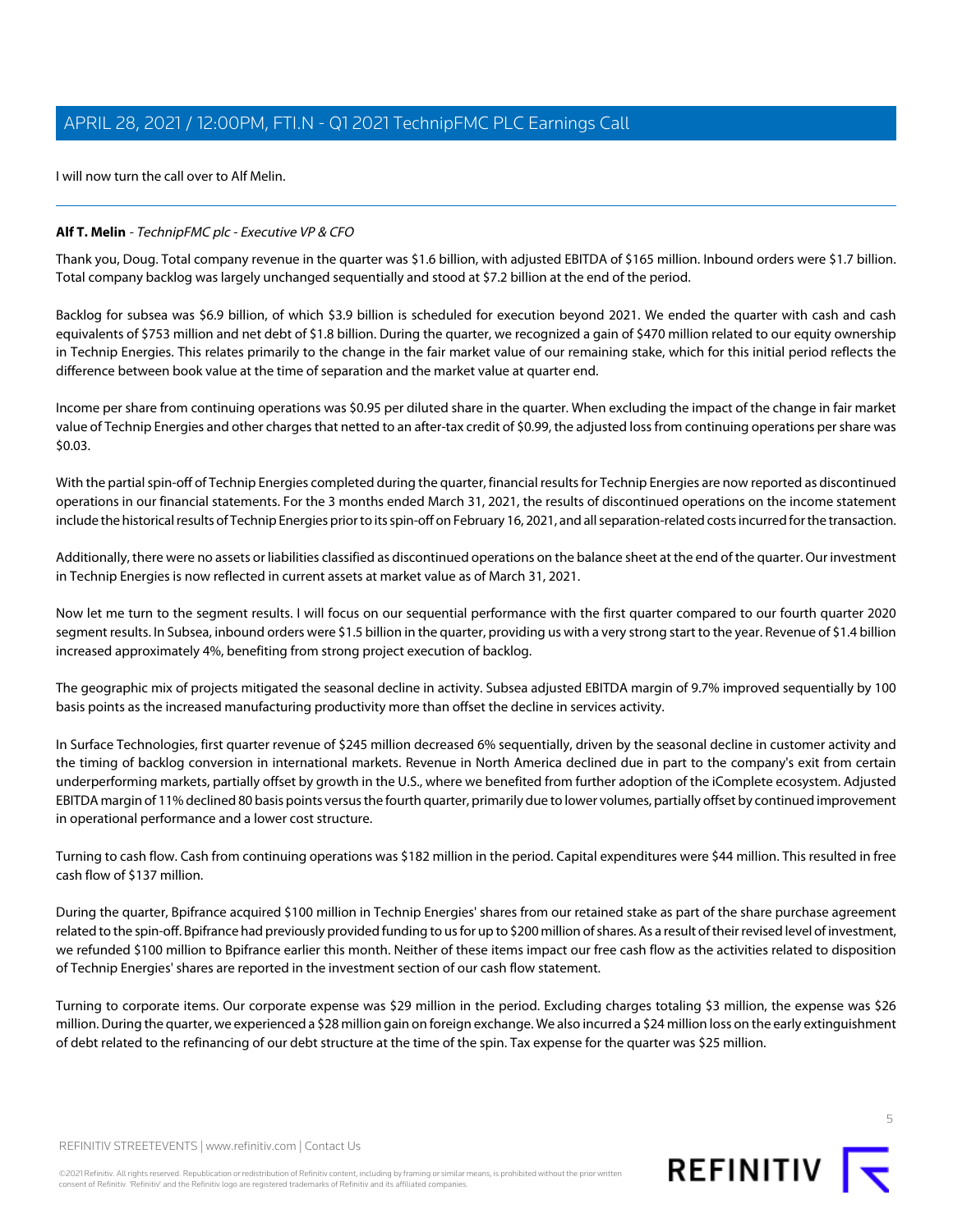Now let me provide you with an update on our financial guidance for 2021. Our strong start to the year gives us further confidence in our outlook, and we reiterate our full year segment guidance. As a reminder, guidance is based on continuing operations and thus excludes the impact of Technip Energies, which is reported as discontinued operations.

Separation-related tax items and costs were also reported in discontinued operations during the first quarter. And as a result of this change in where these expenses are recorded, we have removed the anticipated impacts from our guidance. Our full year guidance for the tax provision has been revised lower to a range of \$70 million to \$80 million, which now excludes separation-related tax items of approximately \$40 million, while free cash flow guidance for the full year has been revised higher to a range of \$120 million to \$220 million, which now excludes the separation-related tax items and costs of approximately \$70 million. The estimated separation-related expenses remain in line with our expectations but are now included in discontinued operations. These expenses were incurred during the first quarter, and we do not anticipate calling out any further material separation-related items in our financial statements.

And finally, this week, we announced the sale of 26.8 million shares of our ownership stake in Technip Energies for proceeds of approximately \$360 million to TechnipFMC. There is no tax liability associated with the sale of our shares. The share sale will reduce our ownership stake to 55.5 million shares or approximately 31% of Technip Energies' outstanding shares. As we have previously stated, we do not intend to remain a long-term shareholder of Technip Energies, and this transaction clearly demonstrates our commitment to exit our holdings in a timely and orderly manner.

I will close by highlighting the key takeaways regarding our cash-related items. We ended the first quarter with cash and cash equivalents of \$753 million and net debt of \$1.8 billion. Free cash flow in the period was \$137 million, and we expect that our performance over the remainder of the year will meet guidance.

And lastly, after adjusting for the \$100 million refund to Bpifrance, net debt in the second quarter will benefit from approximately \$260 million in proceeds related to the announced block sale transaction. This leaves us with increased liquidity and greater financial flexibility, while demonstrating solid progress towards our commitment to return to investment-grade status.

I will now turn the call back over to Doug for his closing remarks.

# **Douglas J. Pferdehirt** - TechnipFMC plc - Executive Chairman & CEO

Thank you, Alf. In closing, our first quarter results provide us with a very strong start to the year in support of our 2021 commitments. Our strong order inbound clearly demonstrates that we continue to solidify our leadership position in conventional energy. Looking ahead, we expect robust and sustained activity across our businesses, supported by improving market fundamentals and our competitive differentiation.

Our work to develop novel wind and wave energy and subsea hydrogen technologies through our Deep Purple project is progressing well. Strategic partnerships, such as Magnora and Bombora, will further advance and accelerate our efforts.

We remain committed to delivering a 50% reduction in greenhouse gas emissions by 2030. To help achieve this goal, we have converted an existing vessel, the Deep Arctic, into the world's first hybrid dive support vessel. And we will continue to leverage our core strengths to create a unique position for TechnipFMC in the development of new energy sources, as we have done successfully in our conventional business.

We are also very excited to announce that we will host an Analyst Day scheduled for the 16th of November where we will showcase our strategic priorities and initiatives that support them.

Operator, you may now open the line for questions.

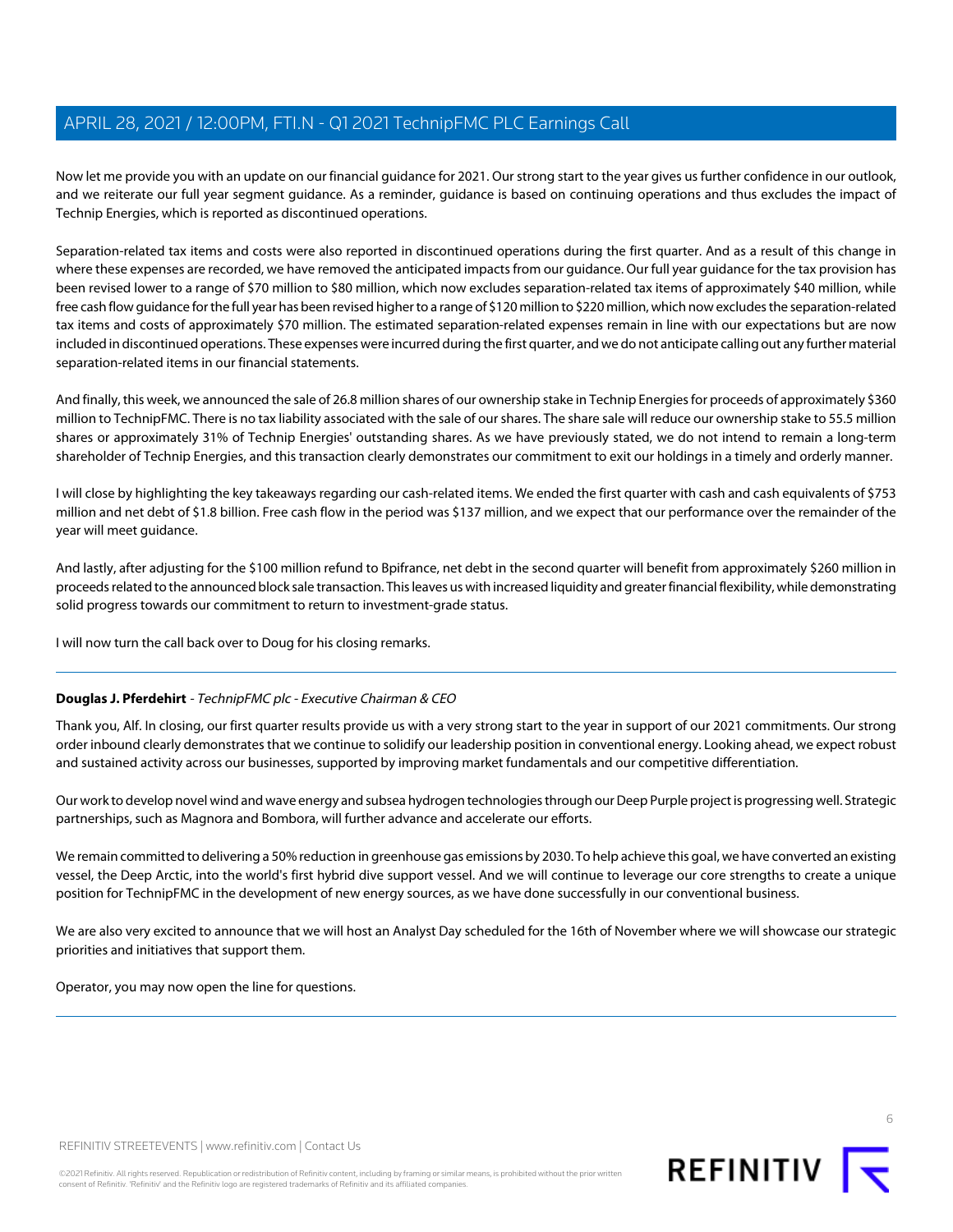# **QUESTIONS AND ANSWERS**

### **Operator**

(Operator Instructions) Your first question comes from David Anderson with Barclays.

#### <span id="page-6-0"></span>**John David Anderson** - Barclays Bank PLC, Research Division - Director and Senior North America Oilfield Services & Equipment Analyst

Let me start off with a kind of a big-picture question for you. With the business lines you're in, I think you probably have more insight into global offshore production trends than just about anybody. Sorry to relive this with you, but subsea trees peaked at 550 in 2014, floating rigs at 260. And we've been at less than half those levels for several years now. Yet the forecast I see say, for instance, show global offshore production staying flat after 2025 and only have decline rates of about 5% in their models and a surprising 4 million barrels of incremental new capacity coming on by '25.

I mean I get it. These are long-cycle projects that take years to complete, but shouldn't the huge drop in rigs and trees start manifesting in production soon? I'm really having trouble tying the two together. And really like to get your opinion how you're thinking about kind of global offshore production over the next, let's say, 5 years.

# **Douglas J. Pferdehirt** - TechnipFMC plc - Executive Chairman & CEO

Sure. And David, when you say manifest in -- you're speaking of increased activity, you said production but activity...

#### **John David Anderson** - Barclays Bank PLC, Research Division - Director and Senior North America Oilfield Services & Equipment Analyst

Well, I'm just looking at the production. I'm just tying together -- yes, I'm just tying together the two of your activity and the production and why they're not really -- why we're not seeing that kind of showing up in the numbers and when you do start seeing up the numbers and when is really kind of offshore really starts to come down.

# **Douglas J. Pferdehirt** - TechnipFMC plc - Executive Chairman & CEO

Sure. And I just emphasize that because of the point that you made in your question, which was these are long-cycle projects, so there is a time lag between the activity and the actual increase in production. So look, let's just kind of break it down a little bit. Obviously, our company has experienced not only the benefit of an increase in activity but a significant increase in our market position, if you will. That's a result of bringing to the market something new, something innovative, both in terms of technology, Subsea 2.0, as well as in terms of a unique commercial model, iEPCI, or the integrated project, where we're the only single entity that can provide such a combination.

This was manifested in the recent Petronas Limbayong award. This is Petronas' first deepwater. They do a lot of offshore, but this was their first deepwater project, and they saw the benefit of both Subsea 2.0 and iEPCI, and if you will, combined into an iEPCI 2.0 award that went to our company. So we're seeing certain activity that, let's say, the rest of the market is not experiencing. We're very privileged and very grateful for that.

In addition to that, as I mentioned in my prepared remarks, we do see an increased level -- I mentioned back in 2019 that we were seeing an increased level of front-end engineering work or iFEED studies, as well as traditional feed studies, front-end engineering and design. And then again, last year, in 2020, I emphasized how we were seeing a further increase in iEPCI studies.

As mentioned at the time, they're 9 to 18 months, depending upon the project and the customer at what time they can move forward to the FID phase. So we're kind of seeing that manifest itself right now, which is why back in October of 2019 -- 2020, excuse me, I was able to give guidance in terms of our potential inbound for this year, which at the time, let's face it, there still wasn't a lot of visibility into the market at the time, but it's

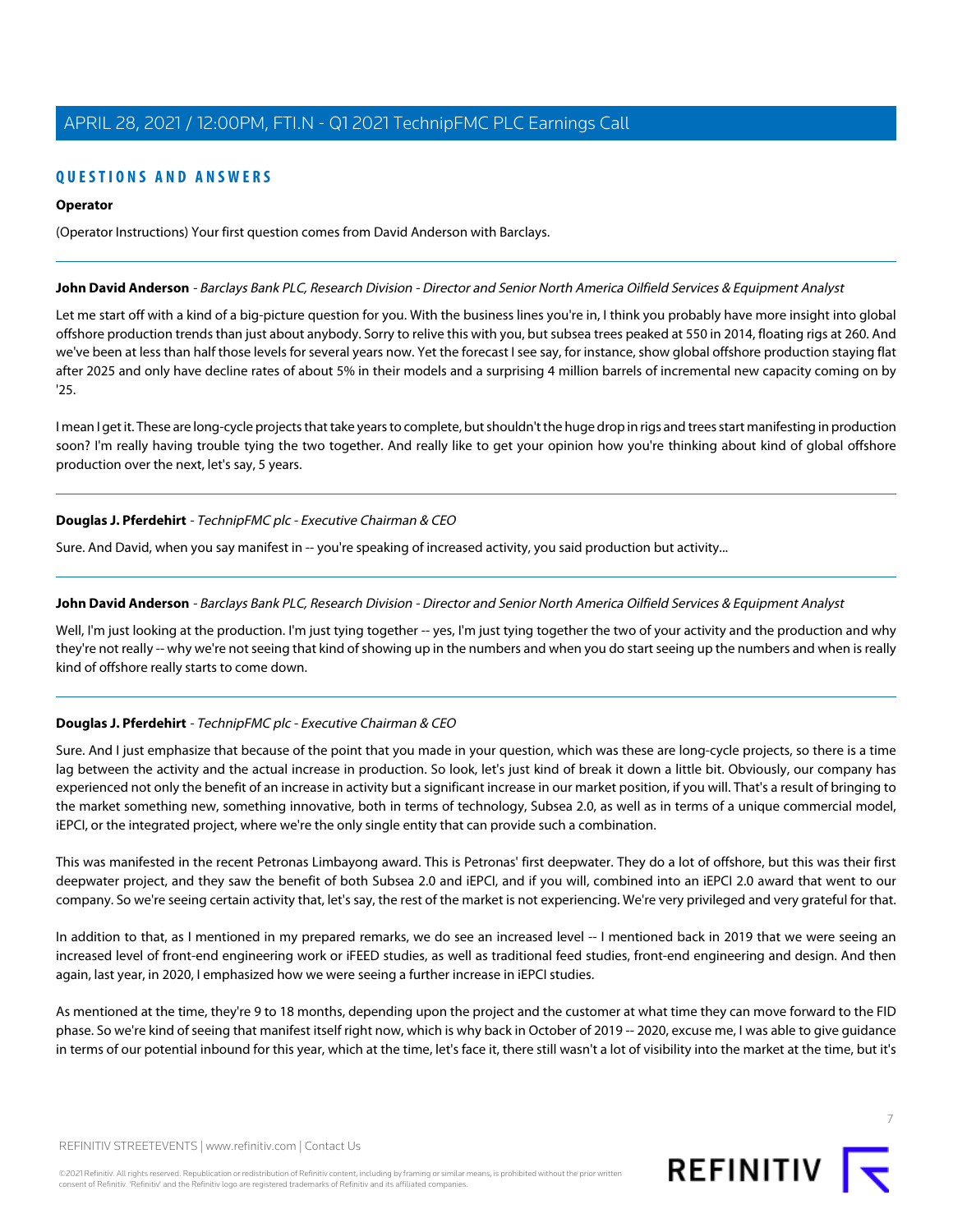that proprietary set of opportunities that we have that just gave us a completely different view of the market. And that's why we were able to provide the guidance we gave around -- the indication around inbound orders for this year and again, off to a very strong start.

So David, we're seeing it happen. I think you have to look at TechnipFMC through a slightly different lens than, if you will, the rest of the market, just understanding that we have access to a market that is quite significant. Again, I mentioned this year, 50% of our inbound could be direct awarded to our company. So yes, we're seeing it, and it's what gives us the confidence. And David, it's been a long time, I think, since anybody in this industry has talked about 2022 inbound in first quarter of 2021 or, if you will, that far ahead. And as I said in my prepared remarks, we definitely are looking at a 2022 inbound.

Now obviously, things can happen. But barring extension of the pandemic or some other global economic crisis, we see 2022 as a further inflection point in our inbound orders and activity that will then translate to production as those projects come online.

#### **John David Anderson** - Barclays Bank PLC, Research Division - Director and Senior North America Oilfield Services & Equipment Analyst

Got you. And then -- so it was -- obviously impressive subsea orders this quarter. We've also heard some rather positive comments from some of the service guys. And as you're starting to kind of ramp up -- obviously, your iEPCI model seemed just perfectly suited for this kind of market.

I guess if you're looking out, I mean, -- I give you a lot of credit for having the confidence kind of looking out to '22. But kind of looking out the next several years, I guess the question is, do you think there's enough opportunities out there in this type of business? If we kind of stay on this level and maybe even ignoring some of the bigger projects, do you think that the subsea business overall can kind of get back to those double-digit year-on-year growth?

And do you think that's enough or -- I'm talking in the next couple of years here. I'm not pushing it on near-term guidance. But do you think that's enough to get Subsea margins back into that kind of 13%-ish range of kind of where they were before that whole peak that we saw in the 13s, 14s?

# **Douglas J. Pferdehirt** - TechnipFMC plc - Executive Chairman & CEO

Yes. Well, we provided our guidance for this year, and we obviously started off with a very good first quarter in our Subsea margins. Obviously, Subsea revenue was very strong, so we would expect as we continue to move forward with the increased level of activity that we -- that you should expect and we expect that we would deliver an increasing margin as well.

So if you look at our margin guidance right now, we're not far from your target, so I think that when you put that target out there for the next 2 or 3 years is I think how you framed it, I don't think that, that's an unrealistic expectation at all.

# <span id="page-7-0"></span>**Operator**

Your next question comes from Guillaume Delaby with Societe Generale.

# **Guillaume Delaby** - Societe Generale Cross Asset Research - Equity Analyst

One question for Alf. Following the disposal of at least a partial spin-off, how should we think about your working capital? How should we model? Can you provide us maybe 1, 2 or 3, I would say, guidelines, which would make sense for us?

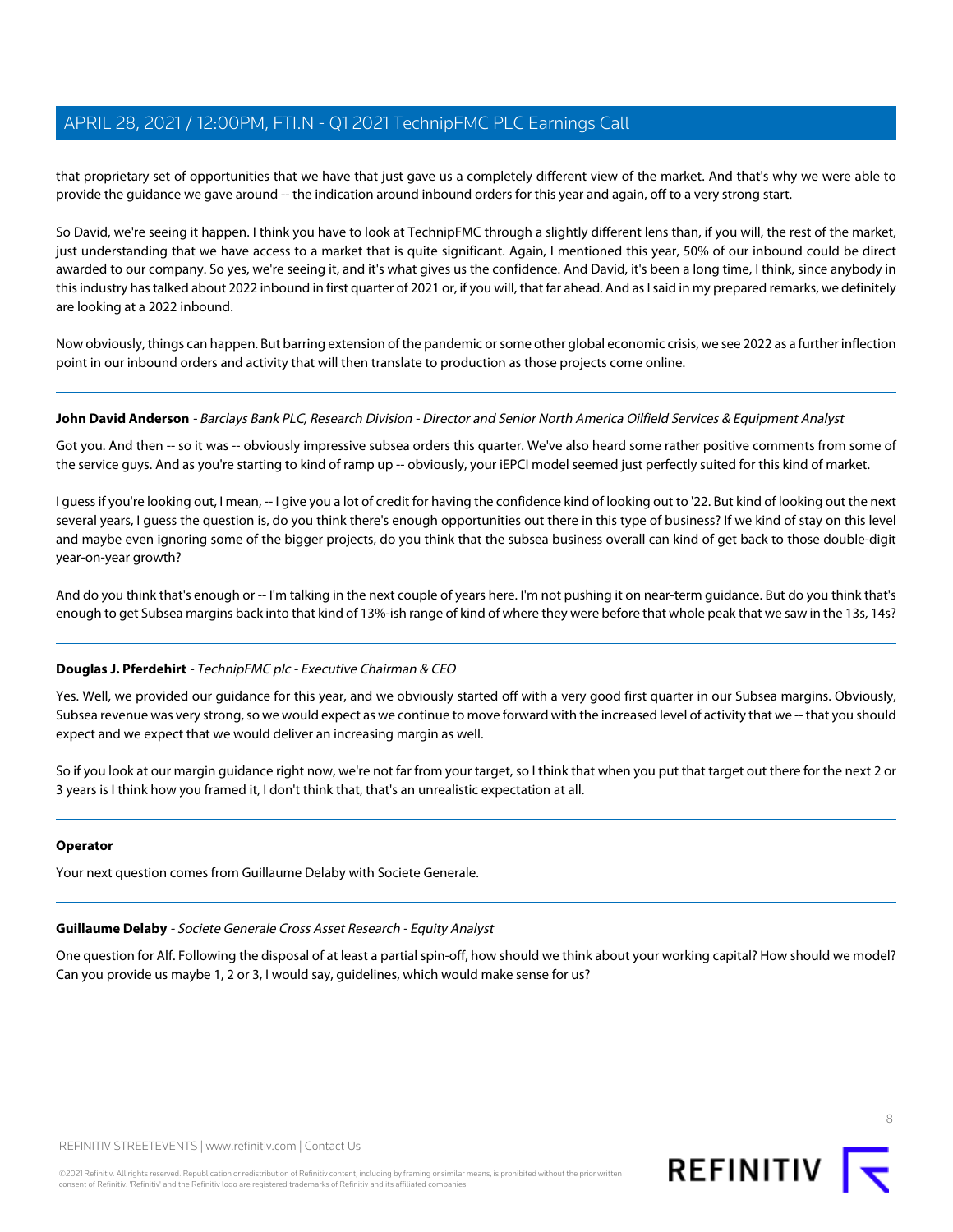# **Alf T. Melin** - TechnipFMC plc - Executive VP & CFO

Yes. Thank you for the question. So when we think about working capital, obviously, first of all, we acknowledge that we had some working capital inflow in this first quarter. And it's not unusual that we're going to have some quarters that have some inflow and some outflow that varies. Over the period of a year, we'd like to think that it nets out to some degree.

But if we specifically look at the forecast for the rest of the year, we are confident in that we will be close to working capital neutral. So I mean I would always start with a starting point to working capital neutral. And then from that point, we will advise and forecast if there are unusual items that impacts beyond that. So when you look out for the full year this year, we expect to basically keep the working capital favorability we recognized so far in this first quarter, be more neutral for the rest of the year and end up with a free cash flow that is in line with our guidance.

#### **Operator**

<span id="page-8-0"></span>Your next question comes from Marc Bianchi with Cowen.

# **Marc Gregory Bianchi** - Cowen and Company, LLC, Research Division - MD & Lead Analyst

So Doug, you mentioned the Subsea performance in the first quarter was strong, and it sounded like there was some manufacturing throughput that helped there. And certainly, as we progress from here, I would suspect that, that stays at a similar level or improves, and then you get a seasonal recovery in service. So just based on that understanding, I would think that your margins would be biased higher in the second and third quarter from where you were in the first. Just curious if you have any commentary around that.

# **Douglas J. Pferdehirt** - TechnipFMC plc - Executive Chairman & CEO

Sure, Marc. As you know, we give annual guidance. We try to avoid getting into the quarterly guidance routine, but I would not disagree with your thought in terms of there is certain efficiencies that we're seeing, obviously recovery from everything that we went through and our supply chain went through in 2020. We obviously have some very good, solid backlog. I mentioned this last quarter, maybe even the quarter before, and we'll reemphasize it because it's really quite important and I think unique to our company, our margins and backlog are improving. So it's quality, not quantity or quality and quantity in our case. So that's very, very important as well as we continue to look forward.

That being said, we did -- these are -- this is a projects type business. So when you have increased performance and execution performance or cadence, that accelerates some milestones, but it doesn't necessarily repeat every quarter because you achieve those milestones. Those milestones happen on an intermittent basis. So I just want to caution that we just don't draw a straight line from south to north, but understand that the business is performing very, very well. I'm very proud of the work that the women and men are doing and have done throughout a very difficult 2021 and now really seeing the potential of this company as we move forward as a stand-alone pure-play.

# **Marc Gregory Bianchi** - Cowen and Company, LLC, Research Division - MD & Lead Analyst

Great. The next question I had was a bit longer-term and related to Deep Purple. You mentioned technology there. And my understanding of Deep Purple is it's perhaps more of a concept at this stage than actual technology development. I'd suspect you'd disagree with that. And I'm curious on your -- on sort of what tangible technology you have that's being developed towards that project. And then also, if you could comment on the agreement with Magnora and sort of why Magnora versus perhaps some other offshore developers that could be out there.

# **Douglas J. Pferdehirt** - TechnipFMC plc - Executive Chairman & CEO

Sure. Two great questions. On the first, I'm going to -- it's not that I disagree with you. Certainly, it's a unique concept. And secondly, yes, we do have technology to support it. Bear in mind that we're talking about a substance, if you will, that is very difficult to handle, both from a corrosive

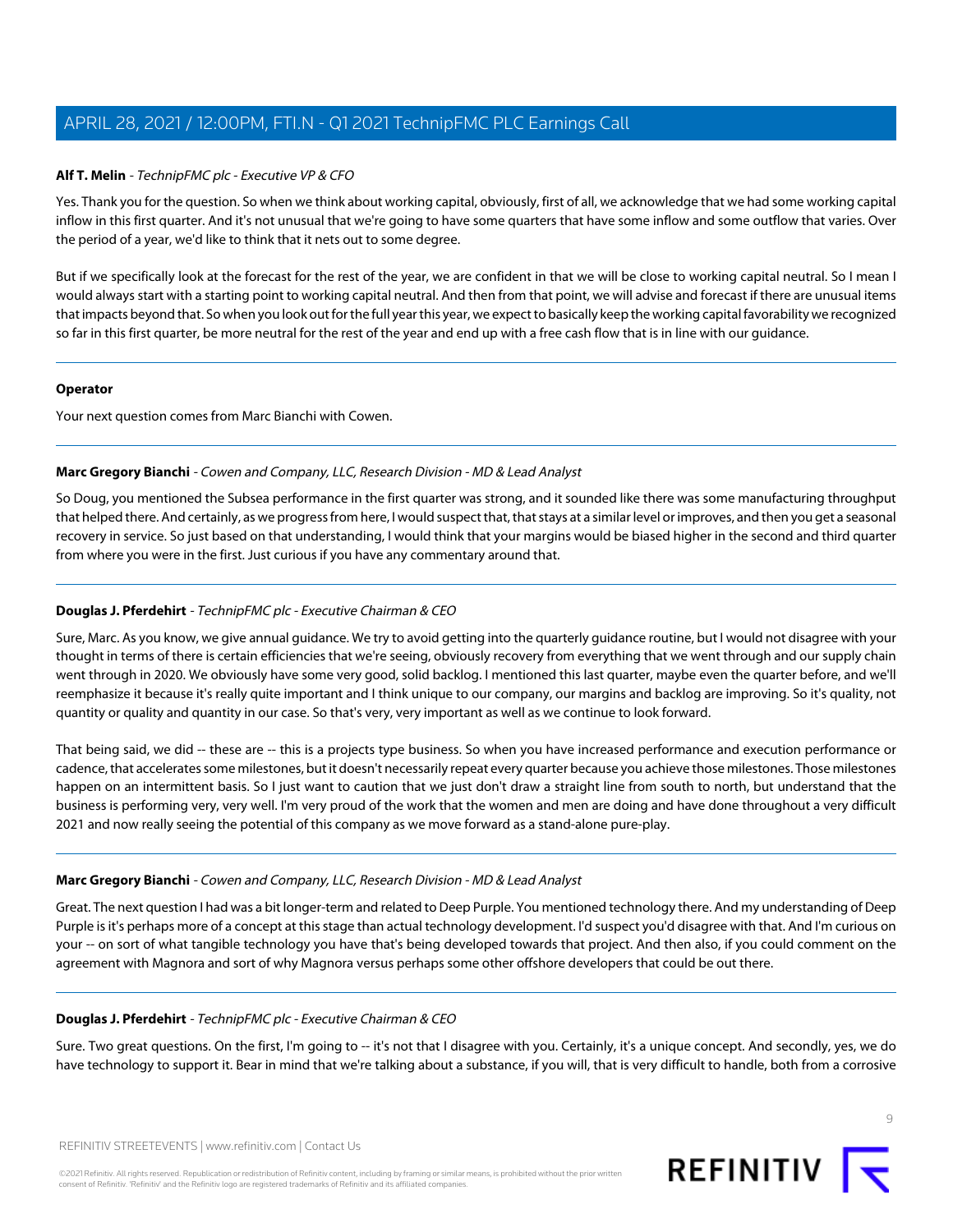point of view but also from a stability point of view. So there's a tremendous amount of technology development that has been going on for 4 years, Marc.

We didn't talk about this 4 years ago because we like to have something real that before we start talking about and, if you will, marketing things. And it was important for us to develop this. It's been a long process. Yes, it started as a concept over 4 years ago, but we've been well into the technology that's called the TRL process, where you're actually qualifying your products, where you're qualifying their capabilities, sealing surfaces, containment, et cetera, to be able to operate not only with a particularly challenging substance, hydrogen, but also to do it in a particularly challenging environment, which we know very, very well, which is subsea.

So if you'll allow me to kind of throw out a little marketing opportunity here, we hope that you'll participate in November in our Analyst Day because that will give us the opportunity to really showcase the technology, and that will be a big portion of that Analyst Day. So I'll leave that where that is for now, but progressing quite well. And, we're well into multiple phases on the Deep Purple project.

Magnora, thank you for asking. Look, we're very pleased to partner with Magnora. We felt it was -- for us, it's finding the right relationship where we can work well together, collaborate well together. That's what our company does. We build deep intimate client relationships. We work with clients for 20-25 years on an exclusive basis in our traditional business, and we would expect to do the same as we move into the new energies.

So we spend a lot of time in building that relationship before just jumping into a partnership. That being said, we are likely to have other partners in offshore wind as well. So we felt Magnora was the right partner at this time with a good opportunity set that we're very proud to be part of and to work with, but it doesn't mean that there won't be other partners, just like in our traditional business, where we have multiple partners and multiple relationships.

#### **Operator**

<span id="page-9-0"></span>Your next question comes from Amy Wong with UBS.

# **Amy Wong** - UBS Investment Bank, Research Division - Head of European Oil Services, Executive Director & Analyst

A couple of questions from me. The first question is -- I think one of the kind of notable data points for this quarter is in your Subsea backlog. It seems to have had a pretty decent increase of inbound converting into 2021 execution. So is that a fair observation? And if yes, is there any kind of trend to call out in terms of the types of projects your clients are moving forward with? Maybe there's a bit of pent-up demand that seems to mean the inbound is converting to revenue in a slightly shorter time frame than usual.

# **Alf T. Melin** - TechnipFMC plc - Executive VP & CFO

Yes. This is Alf here. I can take that one. Let's say this -- every quarter, there is some movement in the backlog scheduling, and in this case, you are absolutely right that there is some accelerated demand in our execution so we are able to capitalize on that, and that overall is driving us in terms of our look now at the full year guidance for our revenue to trend a little bit more towards the high end of the guidance range for revenue in Subsea. So overall, that's a positive picture.

#### **Douglas J. Pferdehirt** - TechnipFMC plc - Executive Chairman & CEO

And Amy, I'll add to that. In terms of -- you were asking, was there any change in, if you will, the client mix or the project mix. Clearly, as clients move to optimizing the utilization of their installed offshore infrastructure, in other words, doing more tiebacks or more brownfield opportunities, iEPCI and Subsea 2.0 is just the right thing at the right time.

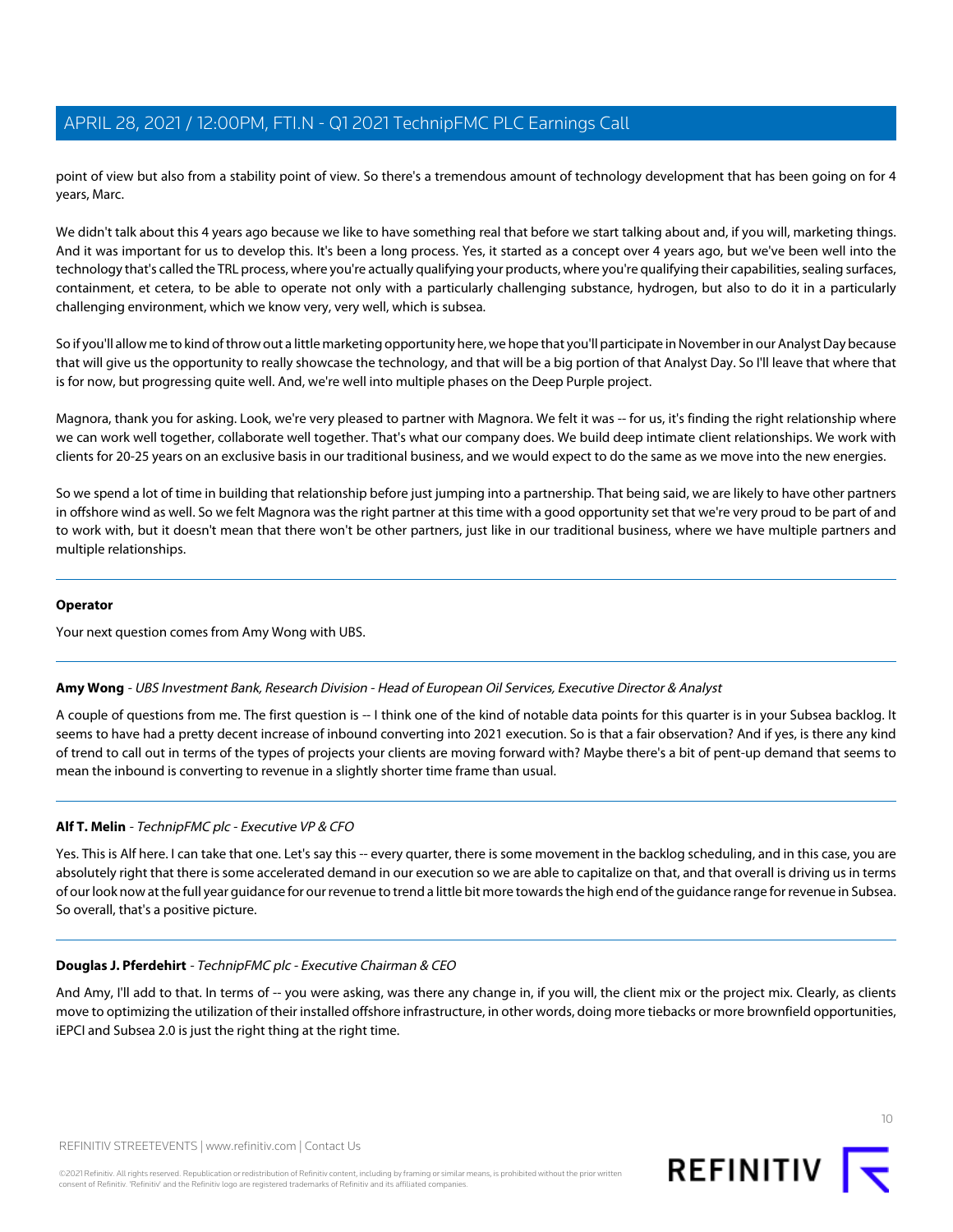So we've already demonstrated now, for years, our ability to be able to take a 20-month project and deliver it in 14 months, installed commission on the seabed. We were working all through 2020. During the pandemic, we were working very closely with almost all of our major -- all of the major subsea players, almost all of them, had programs underway to really study what additional resource could be tied back to their infrastructure, potentially their own or potentially that of another oil company.

And we've been part of that discussion. We've been, in some ways, part of -- in working with multiple different oil companies to bring that to a reality because we have this unique solution where we can go out and deliver installed commission on the seabed in half the time as the conventional market or the competition. And that will drive, if you will, a quicker acceleration or conversion between the inbound and the revenue and the profitability as we see a greater mix of those type of projects in our backlog.

# **Amy Wong** - UBS Investment Bank, Research Division - Head of European Oil Services, Executive Director & Analyst

Got you. Okay. My second question just relates to your announcement to host an Analyst Day in November. Now quite a far -- quite a long way away, but I just wanted to understand is FTI, post the spinning off Energies, are you guys pursuing a bit more like branch review of the strategy? And should we expect some big strategic update in November? Or are you characterizing this slightly differently is only just -- or rather more focused on just looking at the technology?

# **Douglas J. Pferdehirt** - TechnipFMC plc - Executive Chairman & CEO

Well, Amy, let me start by saying we know you all are under a high demand and hugely popular, and that is a busy time of the year both in terms of conferences as well as in terms of potentially other people having Capital Markets Days or Analyst Days. So we just wanted to get on your calendar early, and we certainly hope that you'll be able to join us.

In terms of the structure, sure, you should expect that we'll be talking strategy as well as technology. We're a company that drives change, we're a company of innovation. I think we continue to surprise to the upside and not only surprise to the upside but to deliver against what we state, so we're certainly excited for it. We think it will be time well spent, and we hope that you'll be able to join us.

#### <span id="page-10-0"></span>**Operator**

Your next question comes from George O'Leary with TPH & Co.

#### **George Michael O'Leary** - Tudor, Pickering, Holt & Co. Securities, LLC, Research Division - MD of Oil Service Research

Free cash flow guidance increase was very nice to see. I was just wondering if you could frame the low end and the high end, what drives kind of the low end and the high end of that range?

#### **Alf T. Melin** - TechnipFMC plc - Executive VP & CFO

Sure. So first of all, free cash flow quidance increased, and as we -- I was trying to be very clear in my prepared remarks, this is a direct result of the separation-related expenses that we had previously assumed would be in our continuing operations that are now in our -- were recorded in discontinued operations in the first quarter.

But overall, mostly the variations will be around working capital timing. So for the most part, even though we are confident in that we can deliver around a neutral working capital for the remainder of the year, there is still some risk there.

Can we manage other pieces of the free cash flow, such as capital expenditures? Yes, possibly. So there are some dynamics in that. We're obviously demonstrating here some of our belief in that our guidance in terms of the revenue potential in Subsea and, even to some degree, the margin

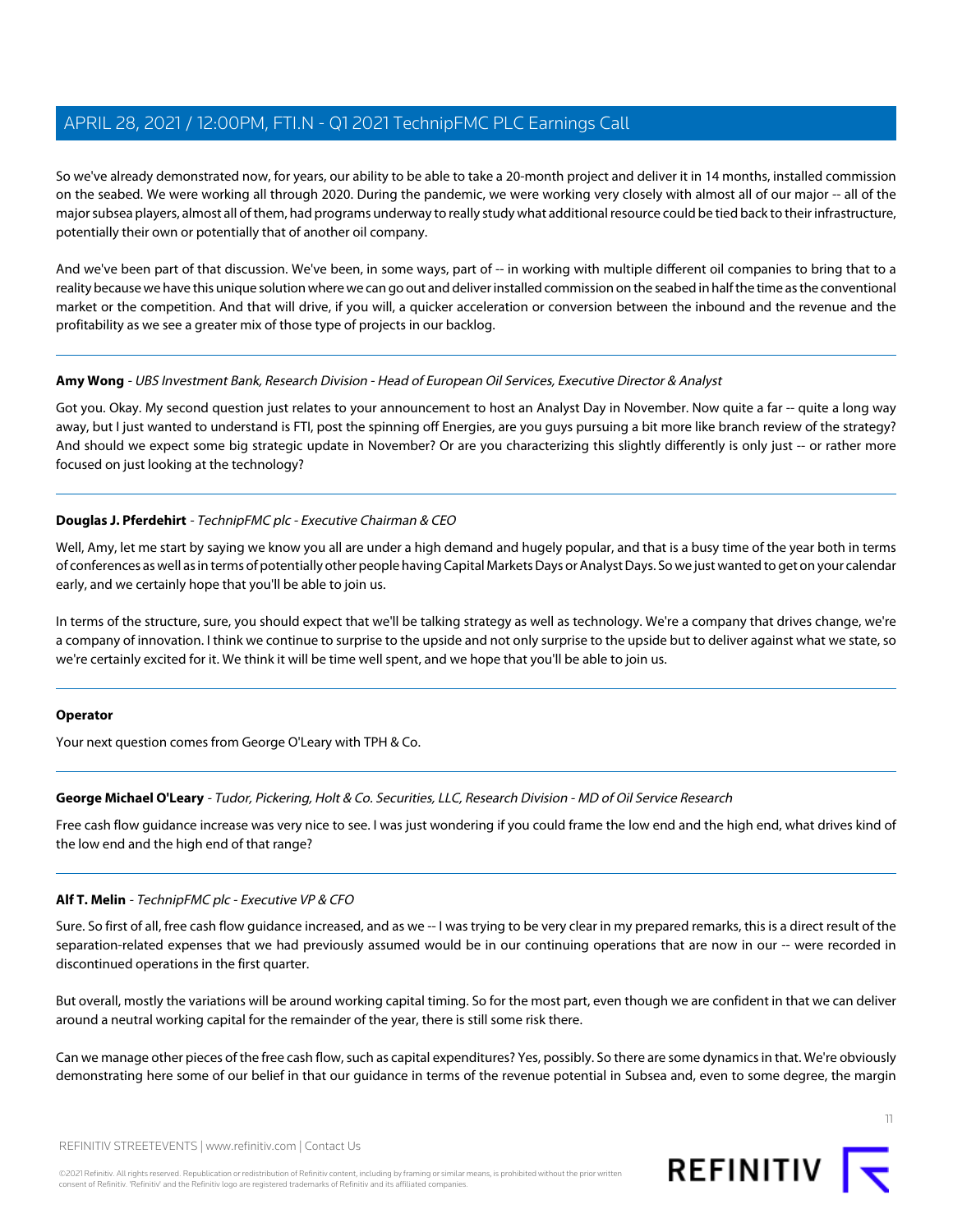potential in Surface so far can drive some favorability. So overall, we're looking favorably at our ability to deliver the full year free cash flow forecast as we have guided to.

# **George Michael O'Leary** - Tudor, Pickering, Holt & Co. Securities, LLC, Research Division - MD of Oil Service Research

All right. Very helpful. And then just a bigger picture question with respect to the renewables or energy transition side of the equation. Just curious if you could frame the pathway or glide path to that side of the business becoming a material portion of revenue. And then maybe what's the nearest-term opportunities are comprised of, whether it's offshore wind, floating solar, tidal wave plus wind, all 3. Just any color on the glide path and the composition.

# **Douglas J. Pferdehirt** - TechnipFMC plc - Executive Chairman & CEO

Yes. George, a very good question, one that we spend a lot of time on and one that we -- I alluded to or spoke to in the prepared remarks because I think it's really, really critical.

One, we'll certainly be talking more about it in November at our Analyst Day, but just to foreshadow it a little bit, first and foremost, our new energy strategy is around 4 pillars. That's offshore wind, particularly floating wind, and again, we believe that will comprise 80% of the total offshore wind. So we're not really chasing the fixed wind, it's very fragmented. There is no integration, and there is very little technology other than the turbine -- provided by the turbine manufacturer.

So just to chase that, to get short-term vessel utilization and to call that new energy or renewables revenue, I'm not really doing anything, right? I'm just using my boat for a different application. So we're not looking at it that way. We're looking at it as what can we bring -- just like we do in the conventional energy, what can we bring to differentiate our company from a technology and from an integrated offering.

So we'll approach this very differently. We believe it will allow us to generate the type of returns that would be acceptable to you and to our shareholders versus what is available in, if you will, just selling a vessel at a lower day rate in the renewables market -- fixed -- I'm sorry, fixed wind market today. So that's what we mean about playing the long game.

We did the same thing, if you remember, in our traditional business. Back in '17 -- or '18 and '19, we were very disciplined, and we didn't just chase activity. We said iEPCI, we believe, was going to work, and we were going to have our capacity of our floating assets available to us to deliver those iEPCI projects. And that's what we're seeing today. And that's why we're having the success and differentiating success today. So we're doing the same thing in wind.

In wave, it's very clear, we're going to focus on the technology and the integration of the technology with wind. We believe if you put wind -- we've demonstrated, if you put wind and wave together, we believe we can increase the output by as much as 30%. That's significant.

In addition to that, the ability to be able to store and/or convert offshore will be critical. That's our Deep Purple project. So we could be converting -- generating to hydrogen and storing hydrogen. We could be storing in other forms of energy storage, wind and wave power as well and then the ability to be able to potentially distribute that offshore versus having to do everything at a nearshore port, we could do this type of transfer offshore.

So that covers kind of wind, wave, hydrogen. And then in addition to that would be carbon, transportation and storage. I find it difficult to believe that to get to the levels required, which we all support that you will be sequestering that carbon -- I'm sorry, you will be storing that carbon on land, so therefore, a lot of the sequestration will happen near the coast. We will -- we are and again, there'll be more to come on this subject, we will be announcing very novel technology that will allow us to safely transport and store that carbon -- the CO2 that is sequestered subsea or offshore, if you will.

So that's kind of our mentality. That's the way we go about it. There's those 3 pillars, they're not mutually exclusive. From our perspective, we will try to integrate as many of those together as possible. Bear in mind, 50% of the world subsea infrastructure is ours, sitting on the sea floor today.

REFINITIV STREETEVENTS | [www.refinitiv.com](https://www.refinitiv.com/) | [Contact Us](https://www.refinitiv.com/en/contact-us)

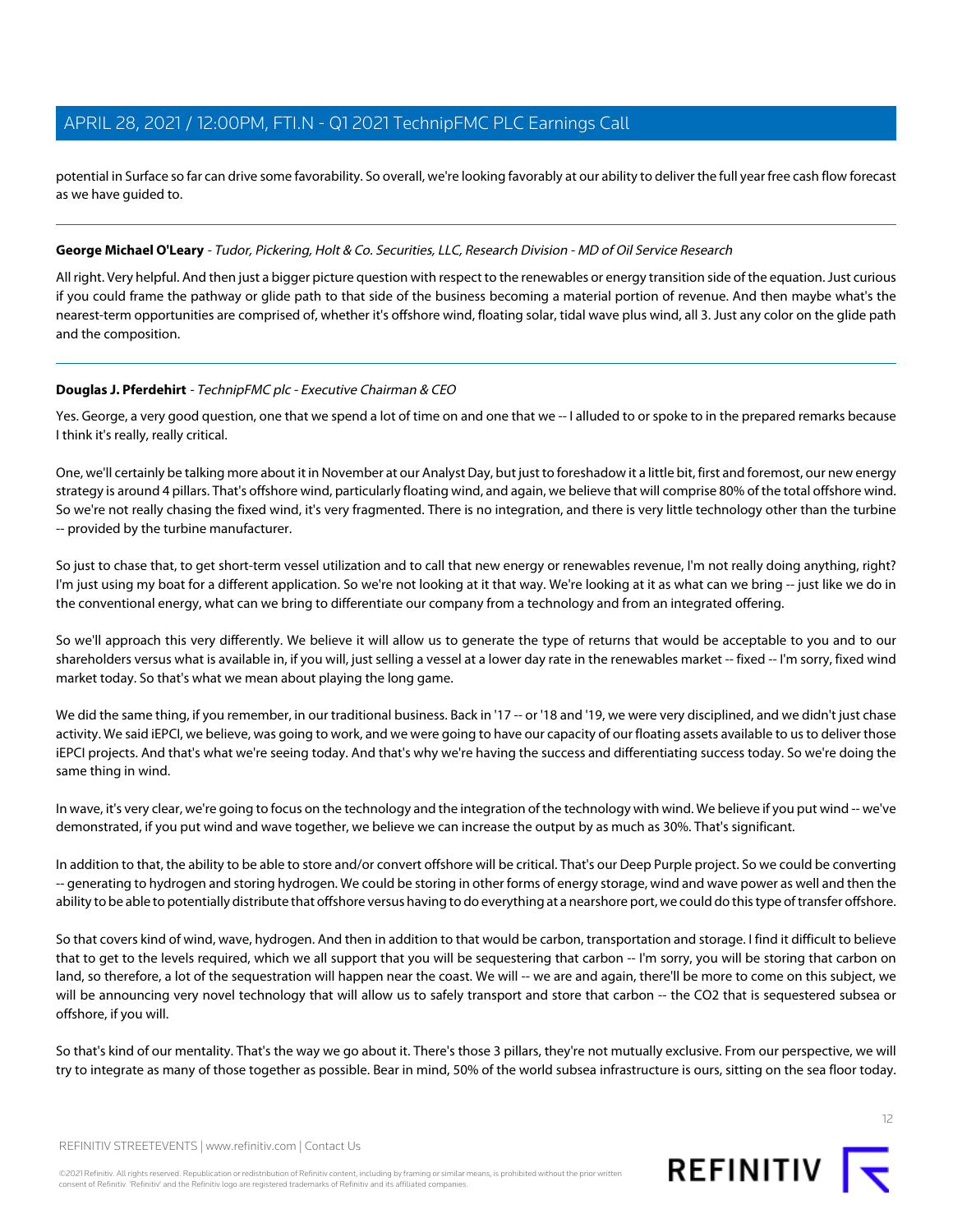Our ability to be able to use that potentially as distribution hubs, storage hubs or injection hubs could be a very unique application. It will require some very sophisticated technology, as we talked about earlier when I was answering the Deep Purple question to Marc, that this isn't just using the same equipment, it's a very different type of equipment, and we'll be talking about that as we announce some technology -- new technologies in the coming quarters. So you put all of that together, and it's a very exciting roadmap for us.

Now specifically to your question is -- okay, when? When do we see it? And how big is the potential? Well, the potential is obvious. I mean I think the potential is as big as our conventional business, the question is when and is there a crossover, for how long do they -- does one grow while the other is growing. We just got done saying that the conventional business is growing, and we see growth now through 2022 and potentially beyond. I'm just not going to go past 2022 for right now.

So with that, starting to see some growth in the renewables and maybe carbon happens and wind happens maybe before hydrogen, I don't know, it's kind of a combination. A lot of it has to do with local support. Legislation, other things will help drive, which one gets ahead of the other. We just want to be well positioned to be the offshore company, the offshore company as we are today in subsea for conventional hydrocarbon for the renewables and whatever one takes off first, we'll be well positioned to benefit from that. But again, we're going to track our renewable revenue as that sustainable revenue that can generate high returns versus just chasing utilization with our existing assets today.

#### **Operator**

<span id="page-12-0"></span>Your next question comes from Michael Alsford with Citigroup.

# **Michael James Alsford** - Citigroup Inc., Research Division - Director

I've got a couple, please. Firstly, if I could just lead off, you've done a great job driving greater efficiency through the business. But I guess following separation, are there any significant areas, Doug, where you see the ability to reduce costs further across the organization?

# **Douglas J. Pferdehirt** - TechnipFMC plc - Executive Chairman & CEO

Well, Michael, as you know, this management team, there's a relentless pursuit for operational improvement. And I can't say enough about the leadership throughout our organization, of our engineering, manufacturing and supply chain as well as in the operating segments and just across the organization.

The word we use in this organization is simplicity. Let's remove the complexity. Obviously, we benefited from that now as a stand-alone pure-play company to remove some of the complexity and really be focused, and we're driving that through everything that we do.

So Michael, I'm not going to announce a big massive cost-reduction program or something like that. But you should rest assured, every single day, we're looking to make the organization more efficient, which creates, by the way, a better work environment for our employees by removing complexity and costs.

# **Michael James Alsford** - Citigroup Inc., Research Division - Director

Okay. And just a quick follow-up on the cash flow. I'm just wondering, was there any specific inflows within the quarter such as unwinding provisions or, say, tax rebates that help drive the good free cash flow result? Or was it simply just the flow of milestone payments on contracts during the quarter?

# **Alf T. Melin** - TechnipFMC plc - Executive VP & CFO

Yes. So you're talking about the first quarter impact here?

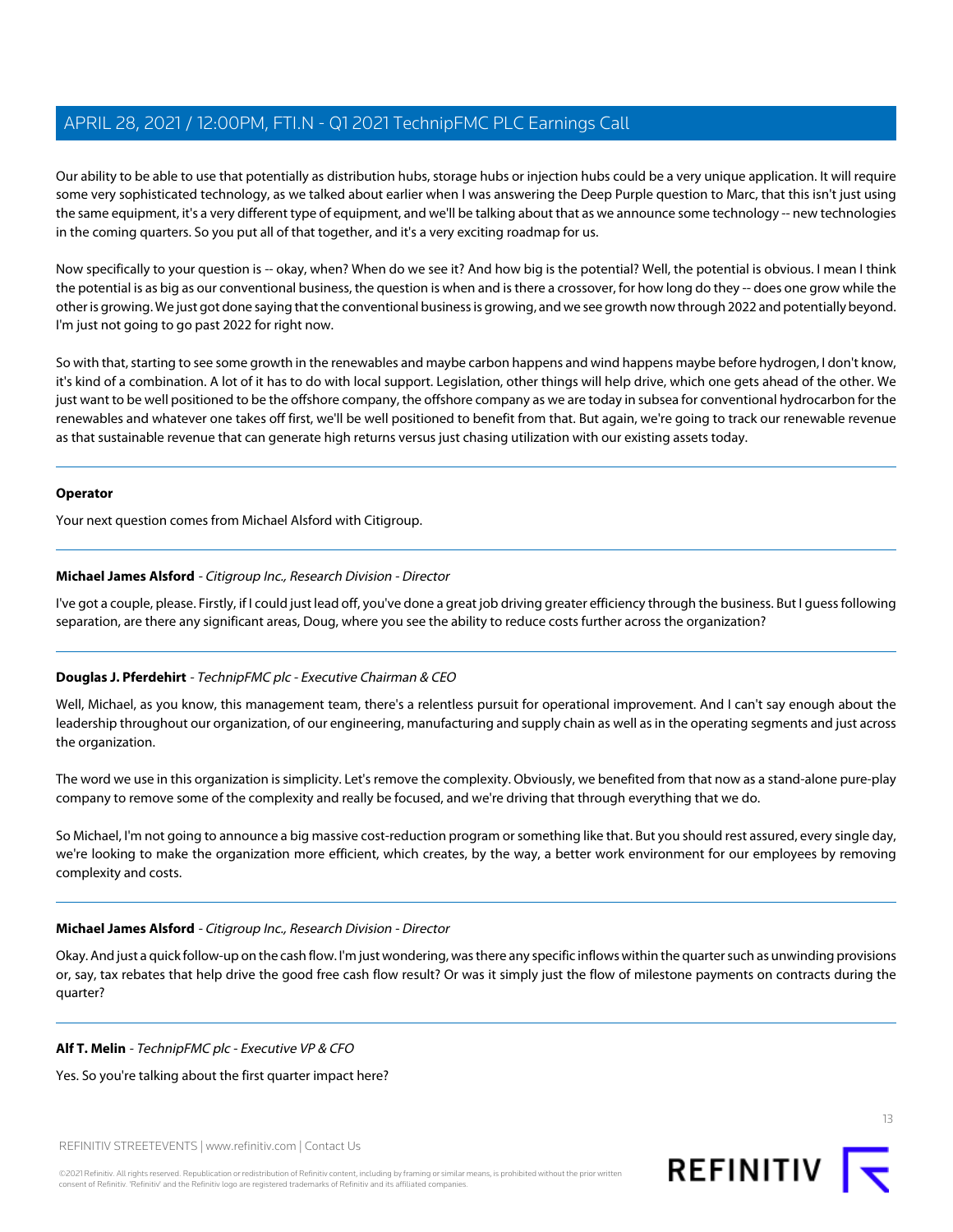### **Michael James Alsford** - Citigroup Inc., Research Division - Director

Exactly. Yes. I was just wondering whether there's anything specific in that quarterly working capital inflow that helped drive free cash flow higher?

#### **Alf T. Melin** - TechnipFMC plc - Executive VP & CFO

Yes. Yes. Yes. So thanks for the question. Yes, there was some items in the first quarter that were beneficial. We had a settlement that went into the first quarter. We did have some other negative items as well, but overall, that settlement benefited the free cash flow for the quarter.

#### **Michael James Alsford** - Citigroup Inc., Research Division - Director

And just roughly how much was that?

#### **Douglas J. Pferdehirt** - TechnipFMC plc - Executive Chairman & CEO

Yes. Michael, let me just add to that. This was -- there's always -- there's what's contributed from operations, and there's always other things that come in and out of the cash flow, but these were all part of our forecasted cash flow. So nothing out of the ordinary or unexpected that created the positive momentum, just good, solid execution on the cash flow side.

#### **Operator**

<span id="page-13-0"></span>Your next question comes from Waqar Syed with ATB Capital Markets.

# **Waqar Mustafa Syed** - ATB Capital Markets Inc., Research Division - MD of North American Energy Services & Head of U.S. Institutional Equity Research

Two questions. First one, you've made a comment that you see a sustainable, long-term kind of growth activity offshore. And we've seen in the industry a lot of rationalization of employee base, and the average employee that you need for Subsea is a lot more sophisticated and trained. Do you have the right people and the right number of people to be able to efficiently manage that growth that could be a multiyear kind of upcycle?

# **Douglas J. Pferdehirt** - TechnipFMC plc - Executive Chairman & CEO

Thank you, Waqar. Look, we all have biases. There's unconscious and conscious biases. I'm going to be very clear, this is a conscious bias. I believe we have the best people, and I mean that from my heart. What they have demonstrated and what they have delivered on a consistent basis, particularly during the last year is just nothing short of inspiring. So look, we -- as we've made adjustments and the adjustments we had to make were unfortunate, we have done everything we can to protect the talent in the organization. And not only to protect, but to continue to provide them opportunities for development and to further progress their career within our company.

You raised a very valid point, though. The further you go into the supply chain, you sometimes find smaller companies and you sometimes find companies that are more codependent on 1 or 2 customers. In this case, we would be a customer versus a contractor. And so we also work very closely with our key suppliers. And we shifted work around, just as our customers did for us. Some of our customers sat down and took work from the competition and gave it to us because they said they knew who they wanted to work with when it was all said and done, and they wanted to make sure that we had the volume that would help us through a difficult year last year.

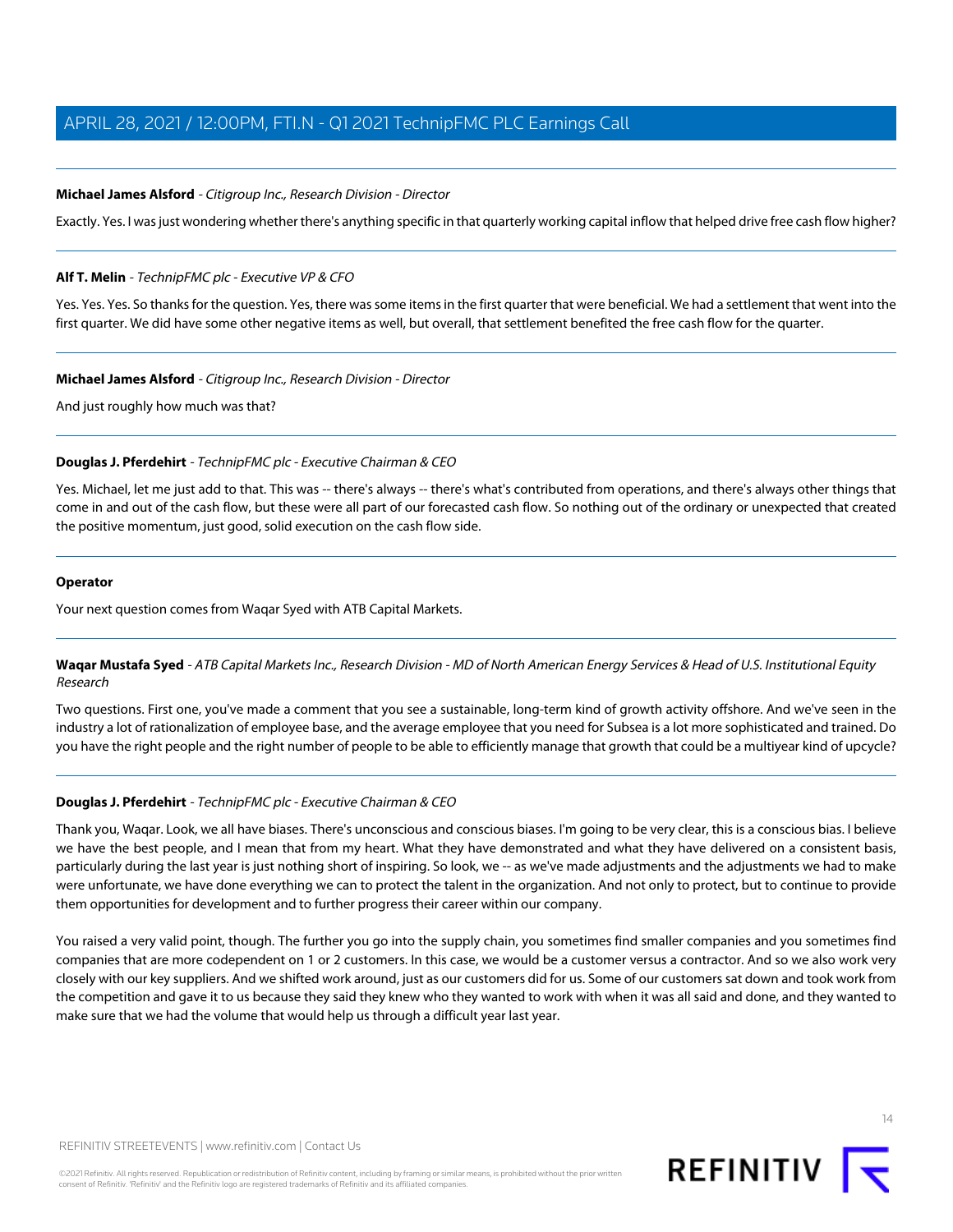So we did the same with our suppliers. That being said, as we -- any growth cycle does create pinch points, but we're doing our best to go in eyes wide open. And we've done a lot of work to protect and not only protect but to motivate and make sure that our workforce is well prepared to deliver.

I will put in a plug, if you will, for the way that we do our business. iEPCI is a much more efficient way to do business in terms of assets, particularly human assets as well as Subsea 2.0 in terms of the manufacturing roof line and the individuals required.

So it's not just an upturn. We're going into this upturn very different. We're going in with the next-generation of subsea equipment that now represents, as I said, a significant portion of our total work now. So it's a very different recovery for us that we believe we are well prepared for, Waqar, but most definitely, eyes wide open and acknowledge that there will be pinch points as the growth continues.

# Waqar Mustafa Syed - ATB Capital Markets Inc., Research Division - MD of North American Energy Services & Head of U.S. Institutional Equity Research

If I may squeeze in another question. Before you -- before the separation of Technip Energies happened, you had a set of assumptions about how the interaction with your customers and employees and with investors change following the separation, and not just interaction, but their behavior and how it would help FTI. Now the separation has happened, how is the reality being compared to your set of assumptions going into the separation?

# **Douglas J. Pferdehirt** - TechnipFMC plc - Executive Chairman & CEO

In regard to customer relations, customer relationships?

# **Waqar Mustafa Syed** - ATB Capital Markets Inc., Research Division - MD of North American Energy Services & Head of U.S. Institutional Equity Research

That's -- yes, obviously, all 3 kind of customers, employees and investors; starting with customers, you had a view that you could maybe get better, maybe there will be some uptick in kind of revenues, either for Technip Energies or for you, following the separation. And if that kind of -- are you seeing some of that?

# **Douglas J. Pferdehirt** - TechnipFMC plc - Executive Chairman & CEO

Yes. What's clear, Waqar, is -- and I kind of alluded to that just a minute ago, so I won't go back through it, but our customers -- we have -- we're honored to have the deep, intimate relationships that we have with many of our customers. They work with us differently than they work with many of the others in their supply chain. That's not a given. That's earned over time based upon performance and trust and transparency. And it's obviously stronger as a pure-play only because you had 2 -- the WholeCo had 2 very different models with very -- 2 very different contractual approaches.

So this, if you will, allows that increase in the intimacy, and I do believe that we are benefiting from that. And it's not just what I believe, it's -- we've announced new -- many -- several new relationships over the past year, and we'll be announcing even new relationships this year, most of which are exclusive to our company.

In terms of the employees, we obviously have an opportunity now to be more focused, spend more time, be more visible. Some of the bigger projects that we were doing in the past required an enormous amount of management bandwidth, focus and attention. And we now can spread that more equitably across the organization, which I think is the right thing to do. And in terms of shareholders, I hope we demonstrated in Q1 the value of an independent company.

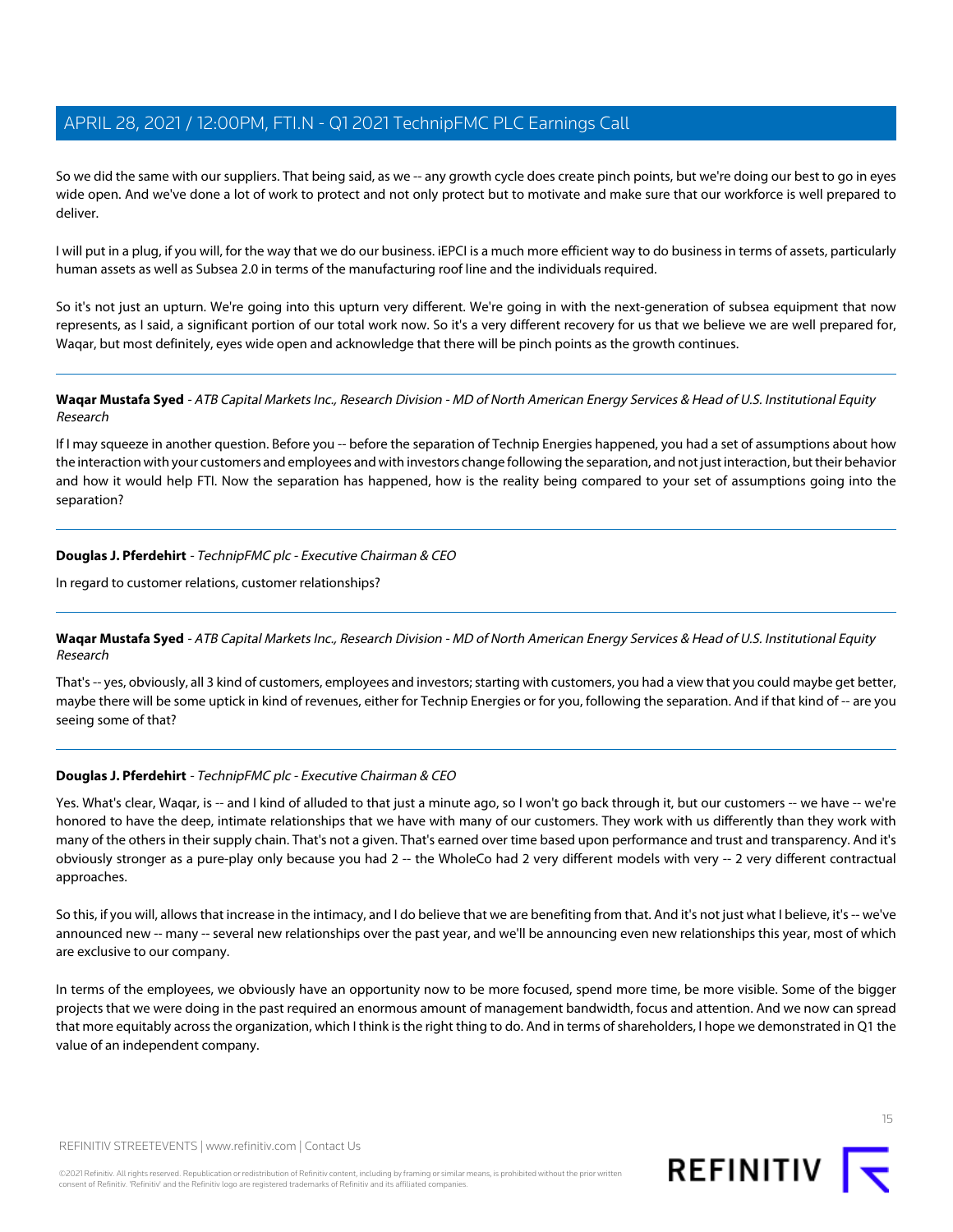### **Operator**

<span id="page-15-0"></span>And our last question comes from Bertrand Hodee with Kepler Cheuvreux.

#### **Bertrand Hodee** - Kepler Cheuvreux, Research Division - Head of Oil and Gas Sector Research

One on Mozambique. Back in 2019, you won a substantial contract, \$1.1 billion, for the subsidies of Mozambique LNG. Can you give us an update, obviously, following the force majeure? Do you see any direct impact? And if you can share any color or especially what is left in the backlog from this contract?

# **Douglas J. Pferdehirt** - TechnipFMC plc - Executive Chairman & CEO

Sure, Bertrand. Thank you very much for the question because I think it's important, and I want to clarify some of the things that have been written that were incorrect.

So bear in mind that, yes, we announced this as a substantial award, meaning plus \$1 billion. The recognition, a typical project of that size would -- the revenue would be recognized over plus or minus a 5-year period. So you can kind of do the math, if you will, assuming it was linear, it's not linear, but you can get an idea of kind of the annual impact, plus or minus.

I will tell you right now, we are only beginning to have discussions with Total. Total is a very serious customer. Total is a serious partner of ours. We have the deepest respect for Total, and the fact that Total was making decisions based upon the health and well-being and security of their personnel and their contractors' personnel, including us, we deeply respect.

Second point, this -- we are an offshore company. Our scope is offshore, we have no in-country exposure. All the work that we're doing at this point is the manufacturing. We are well into the manufacturing of the subsea equipment, so that will continue to go on for some time. We are progressing on plan, on schedule, and everything is going quite well. And it's being done thousands of -- hundred, well -- yes, tens of thousands whatever -thousands -- a long way from Mozambique, I haven't done the calculation.

So yes, just realize, we're not doing any onshore infrastructure, if you will. We're an offshore company, and the work that we're doing right now is in the manufacturing phase, which is being done a far way away. It's progressing very, very well, and we continue to work on that. That being said, we deeply respect Total's position on this, and we're going to work closely with Total, as Total, I'm sure, wants to do the best for their people and for our contractors. And, we're confident that we'll continue to move forward.

Let me make sure that I'm very clear on this next point: if something was to occur or impact our revenue or profit from that project this year, just to be very clear, it would not lead us to revise our guidance, both in terms of the guidance on the revenue or the EBITDA range.

What am I emphasizing by that? An important project -- but we have many, many projects. We're a large company. We're a global company, and we're very well diversified. So there should be no concern that if, and I repeat if, because we are working very closely and it's in the very early discussions, and again, we're not exposed to the issues that are -- the potential security issues about working in-country, we are doing this work outside. But if, and repeating if there is an impact, it would not lead us to revise our guidance for 2021. I think I said 2020, I meant 2021, excuse me.

# **Bertrand Hodee** - Kepler Cheuvreux, Research Division - Head of Oil and Gas Sector Research

Okay. Crystal clear, Doug. So to summarize, the only risk we can see is a delay in the offshore campaign installation down the road and in terms of schedule of the contract?

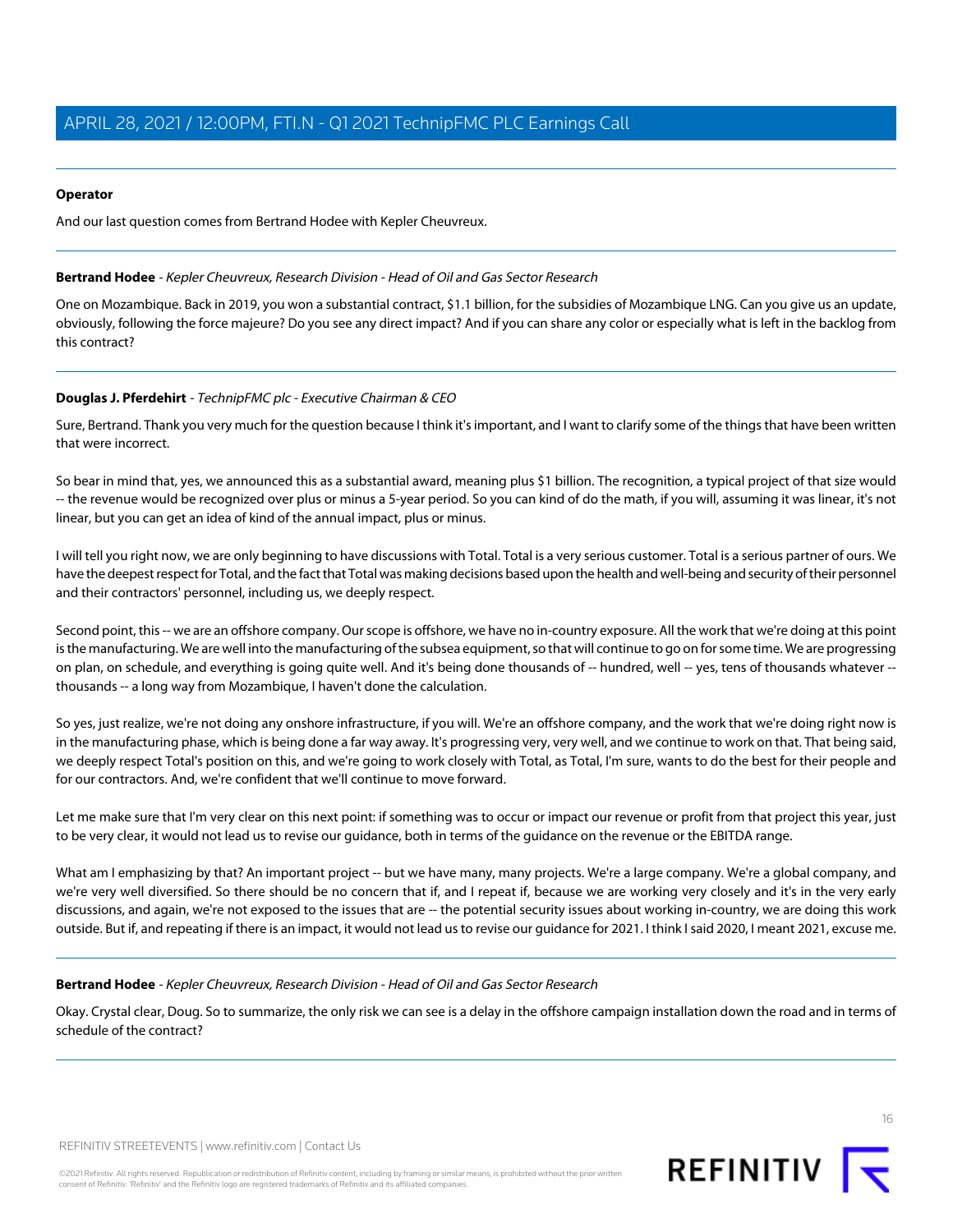### **Douglas J. Pferdehirt** - TechnipFMC plc - Executive Chairman & CEO

Yes, that potential exists. But again, we've been given no -- there's been no decision made at this time, we're working closely with Total.

#### **Bertrand Hodee** - Kepler Cheuvreux, Research Division - Head of Oil and Gas Sector Research

I'll squeeze another one, another region. Can you give us a feel of what you see in terms of activity in the U.S. Gulf of Mexico after, I would say, the election of Joe Biden? Do you see less traction? Do you see -- and do you see into your iFEED, I would say, package of project, do you still see a traction in this region?

#### **Douglas J. Pferdehirt** - TechnipFMC plc - Executive Chairman & CEO

Yes. Like in many mature markets, the Gulf of Mexico being a very mature market for subsea, there's a significant amount of infrastructure - operator-owned infrastructure that is not operating at capacity today. Kind of globally -- a rough figure globally is most offshore infrastructure on average is only operating at about 60% of nameplate capacity.

So therefore, there's an opportunity to bring additional hydrocarbon into that facility to be processed without any significant increase in capital costs in terms of infrastructure. So hence, brownfield, tieback opportunities, as I was talking to Amy, we're uniquely positioned. We've been working with many operators in the Gulf Coast, same idea, let's look at your infrastructure, what assets you have around, what leases you have around your infrastructure, what other leases could potentially be tied back.

We have new technologies out there including pipe and pipe electric, trace-heating pipe that allows us to significantly increase the tieback radius by up to 4x greater, so the circle that you would have drawn just 2 years ago around the infrastructure is the radius is now 4x larger.

And so there's a lot of things that we're going to be able to do. It will drive our subsea processing business as well in terms of subsea boosting, so it's exciting opportunities for us. And yes, the Gulf of Mexico, there's lots of activity going on. I would not be surprised to also see potentially a greenfield project, a new greenfield hub being announced in the Gulf of Mexico this year as well.

#### **Operator**

I would now like to turn the call back over to Matthew Seinsheimer.

#### **Matt Seinsheimer** - TechnipFMC plc - VP of IR

This concludes our first quarter conference call. A replay of the call will be available on our website beginning at approximately 8 p.m. British Summer Time today. If you have any further questions, please feel free to contact the Investor Relations team. Thank you for joining us. Operator, you may now end the call.

#### **Operator**

This concludes today's conference call. Thank you for participating. You may now disconnect.